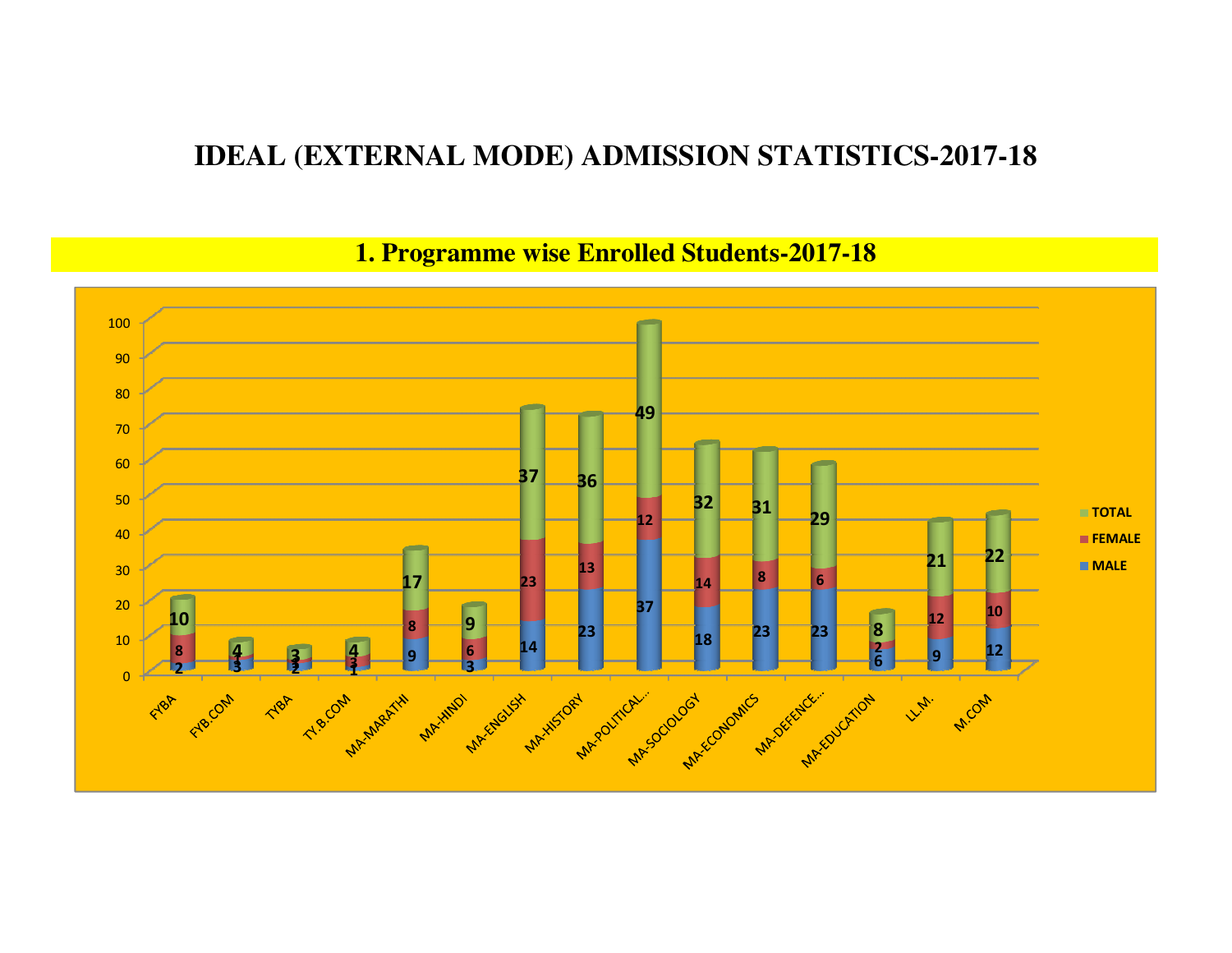#### **2. Districtwise wise Enrolled Students-2017-18**

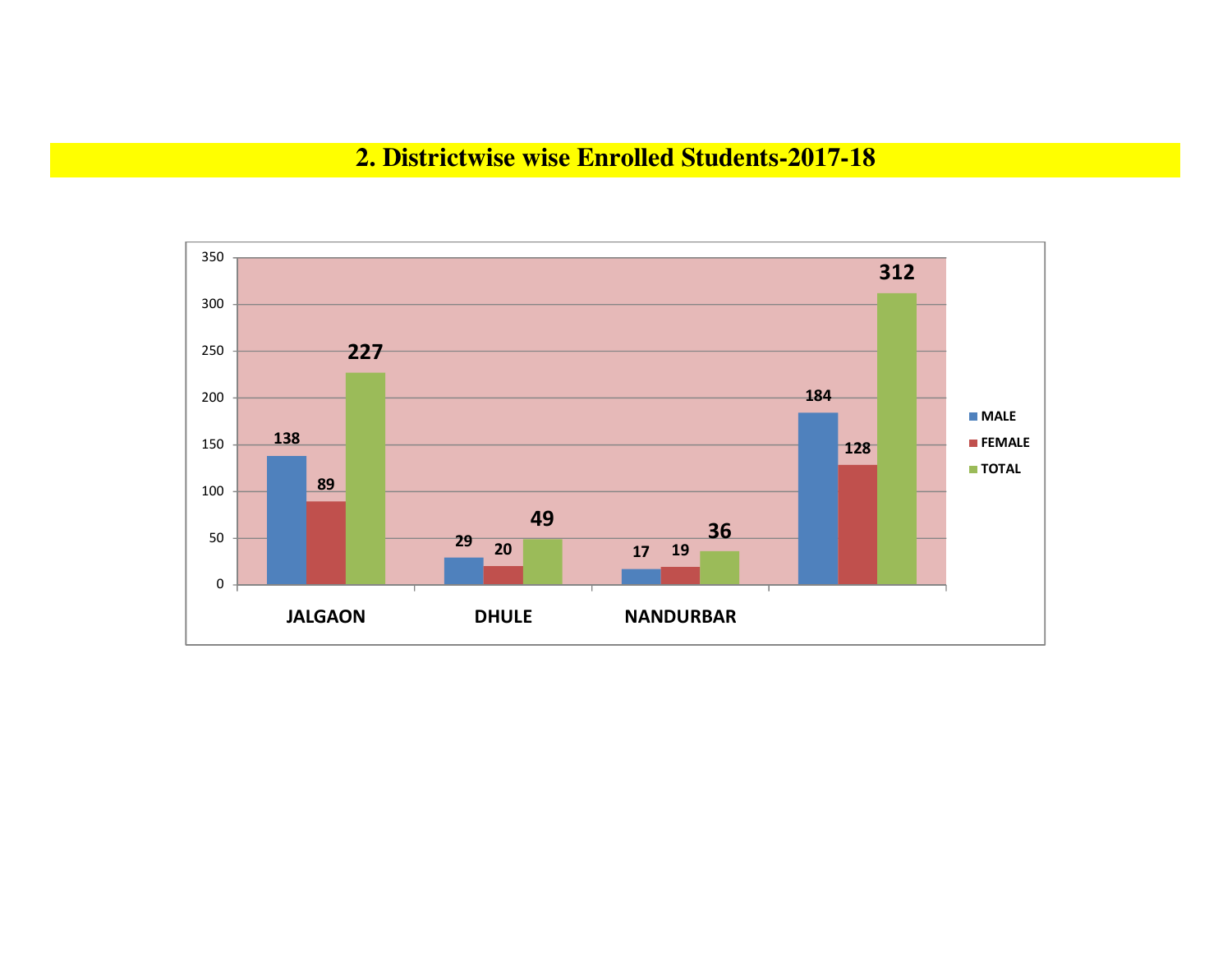# **3. Programme wise Enrolled Students in 2017-18**

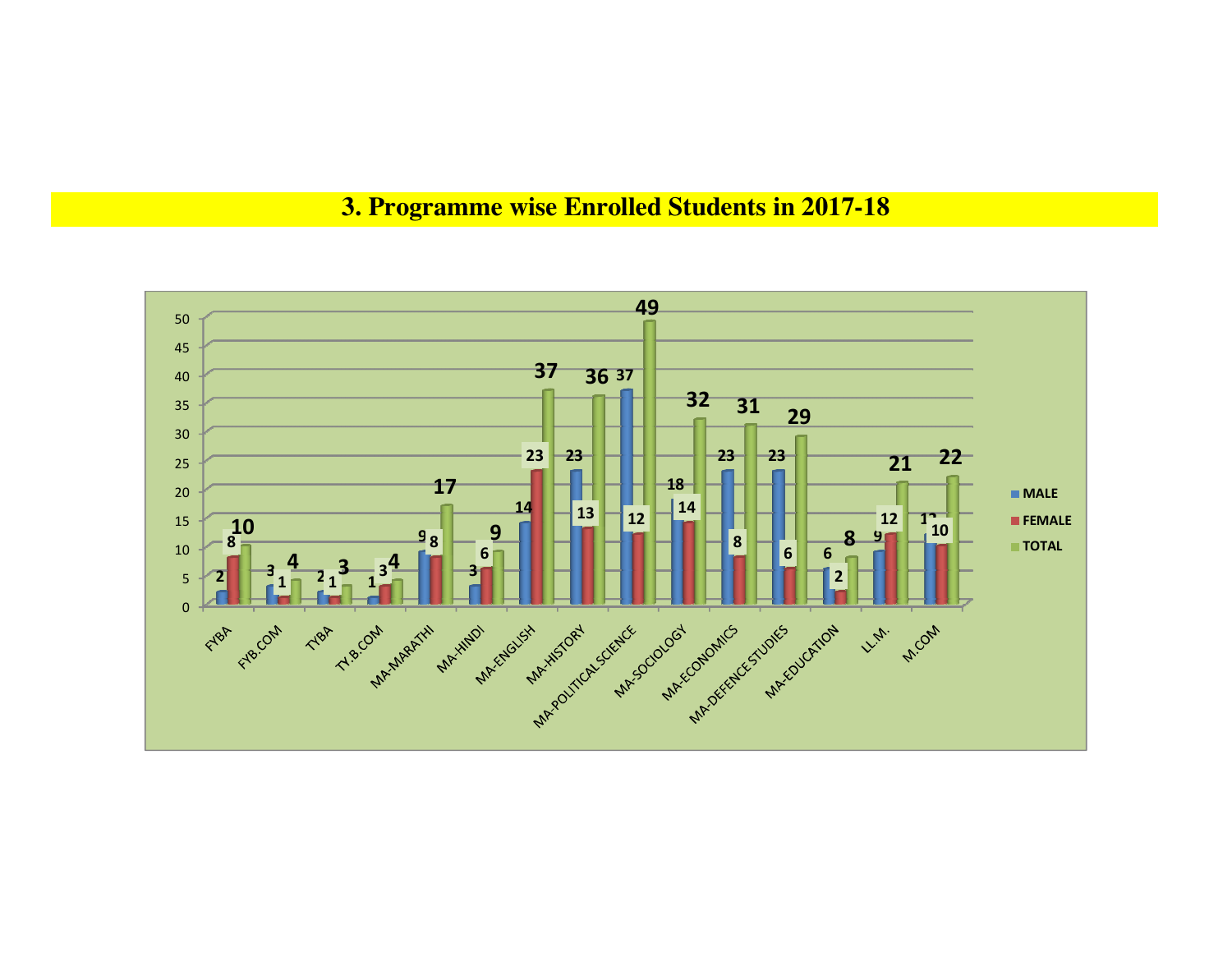### **4. Programme wise Enrolled Students in Jalgaon District-2017-18**

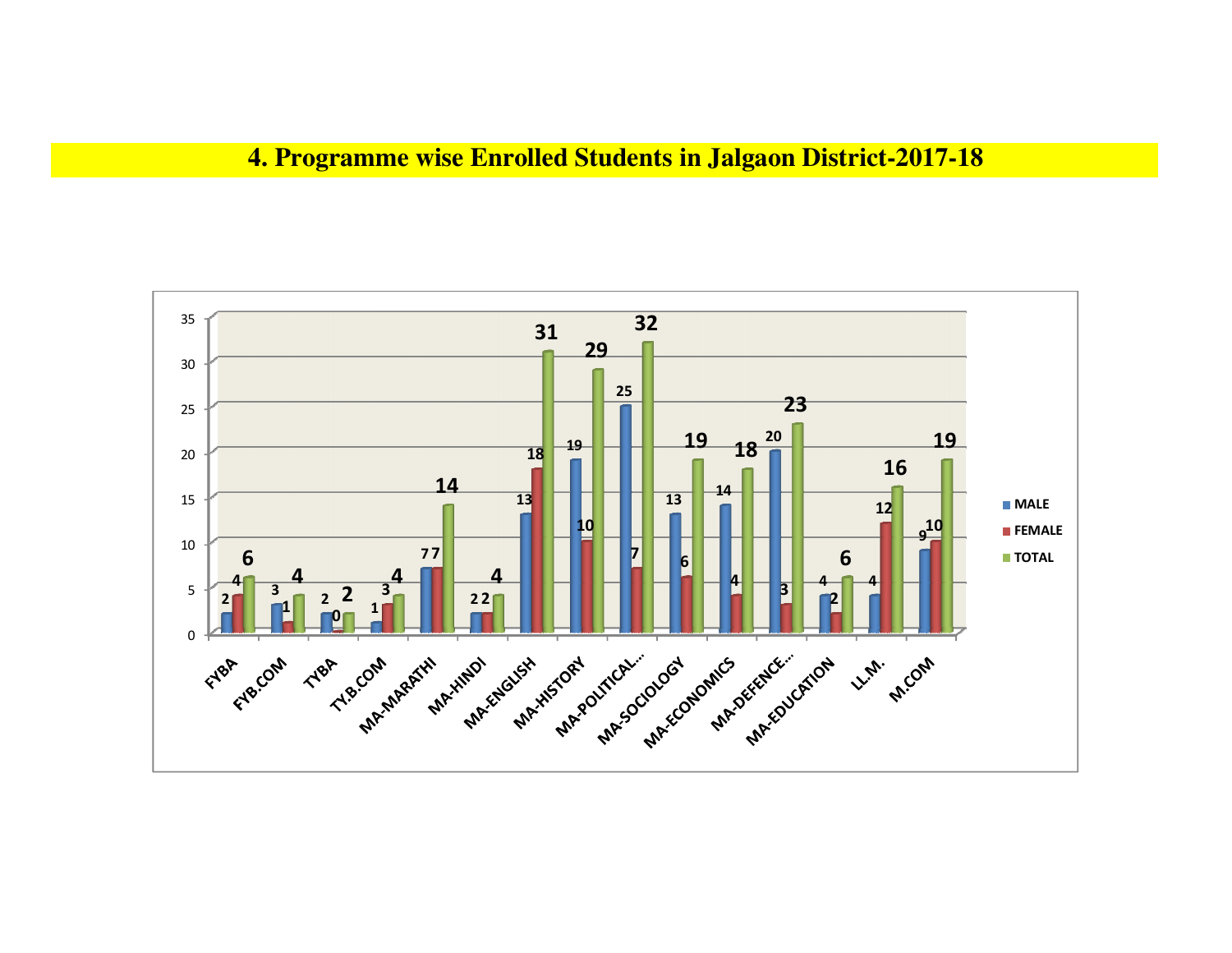## **5. Programme wise Enrolled Students in Dhule District-2017-18**

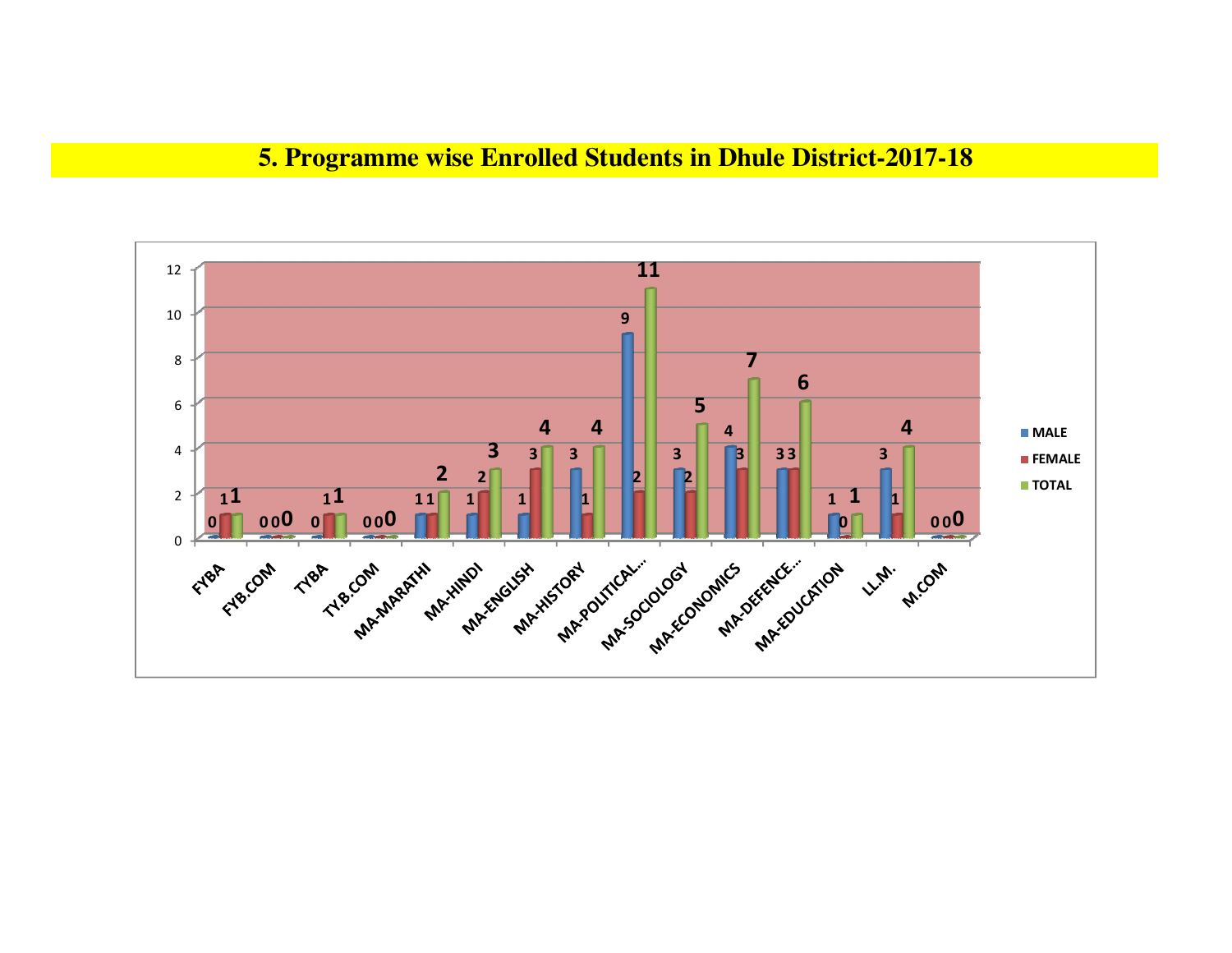## **6. Programme wise Enrolled Students in Nandurbar District-2017-18**